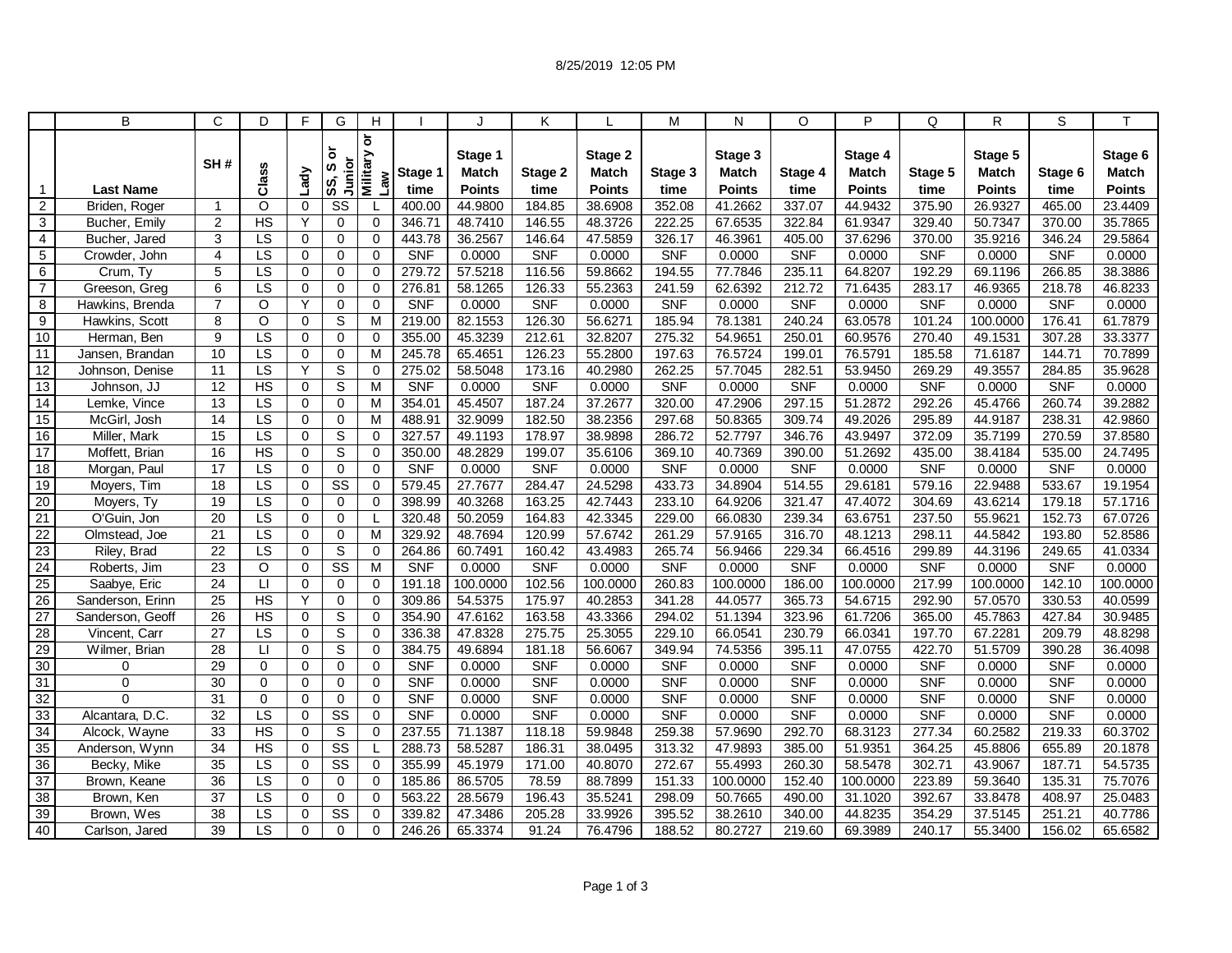|                 | B                           | C               | D                        | F                          | G                                     | H                                             |                      |                         | Κ             |                    | M                    | N                  | O                    | P                 | Q             | R                       | S             |                         |
|-----------------|-----------------------------|-----------------|--------------------------|----------------------------|---------------------------------------|-----------------------------------------------|----------------------|-------------------------|---------------|--------------------|----------------------|--------------------|----------------------|-------------------|---------------|-------------------------|---------------|-------------------------|
|                 |                             | SH#             | Class                    | Lady                       | ৯<br>Junior<br>ဖာ<br>SS,              | $\overline{\sigma}$<br><b>Military</b><br>Law | Stage 1              | Stage 1<br><b>Match</b> | Stage 2       | Stage 2<br>Match   | Stage 3              | Stage 3<br>Match   | Stage 4              | Stage 4<br>Match  | Stage 5       | Stage 5<br><b>Match</b> | Stage 6       | Stage 6<br><b>Match</b> |
| $\mathbf{1}$    | <b>Last Name</b>            |                 |                          |                            |                                       |                                               | time                 | <b>Points</b>           | time          | <b>Points</b>      | time                 | <b>Points</b>      | time                 | <b>Points</b>     | time          | <b>Points</b>           | time          | <b>Points</b>           |
| 41              | Porting, Allan              | 40              | $\Omega$                 | $\Omega$                   | SS                                    | $\mathbf 0$                                   | 192.68               | 93.3776                 | 100.30        | 71.3061            | 227.23               | 63.9396            | 282.16               | 53.6894           | 341.97        | 29.6049                 | 156.07        | 69.8405                 |
| 42              | Stieber, Jason              | 41              | HI<br><b>HS</b>          | $\Omega$                   | $\mathbf 0$<br>$\overline{\text{ss}}$ | $\Omega$                                      | 384.57               | 70.5567                 | 107.80        | 99.6104            | 317.72               | 58.9544            | 335.40               | 92.1288           | 259.51        | 92.8211                 | 223.05        | 93.1854                 |
| 43<br>44        | Thomas, Michael<br>$\Omega$ | 42<br>43        |                          | $\mathbf 0$                |                                       | $\Omega$                                      | 331.43<br><b>SNF</b> | 50.9881                 | 224.31<br>SNF | 31.6036            | 335.22<br><b>SNF</b> | 44.8541            | 340.00<br><b>SNF</b> | 58.8088<br>0.0000 | 302.95<br>SNF | 55.1642                 | 336.15<br>SNF | 39.3902                 |
| 45              | Donaghe, Rich               | 44              | $\mathbf 0$<br>HI        | $\mathbf 0$<br>$\mathbf 0$ | $\mathbf 0$<br>$\mathbf 0$            |                                               | 271.34               | 0.0000<br>100.0000      | 107.38        | 0.0000<br>100.0000 | 187.31               | 0.0000<br>100.0000 | 309.00               | 100.0000          | 240.88        | 0.0000<br>100.0000      | 207.85        | 0.0000<br>100.0000      |
| 46              | Haney, Ross                 | 45              | LS                       | $\Omega$                   | $\Omega$                              | $\Omega$                                      | 191.26               | 84.1263                 | 90.40         | 77.1903            | 164.96               | 91.7374            | 194.71               | 78.2702           | 209.70        | 63.3810                 | 130.29        | 78.6246                 |
| 47              | Mauro, Mike                 | 46              | LS                       | $\mathbf 0$                | 0                                     | $\mathbf 0$                                   | <b>SNF</b>           | 0.0000                  | 151.46        | 46.0716            | 217.60               | 69.5450            | 278.30               | 54.7610           | 245.06        | 54.2357                 | <b>SNF</b>    | 0.0000                  |
| 48              | Maus, Anthony               | 47              | $\circ$                  | $\mathbf 0$                | $\mathbf 0$                           | $\mathbf 0$                                   | 363.03               | 49.5606                 | 183.81        | 38.9097            | 277.02               | 52.4475            | 385.00               | 39.3481           | 310.98        | 32.5551                 | 226.69        | 48.0833                 |
| 49              | Mertes, David               | 48              | $\overline{HS}$          | $\Omega$                   | S                                     | 0                                             | 289.28               | 58.4175                 | 130.58        | 54.2886            | 349.21               | 43.0572            | 336.10               | 59.4912           | 257.86        | 64.8104                 | 219.41        | 60.3482                 |
| 50              | Milinazzo, Jared            | 49              | LS                       | 0                          | $\mathbf 0$                           | $\Omega$                                      | 160.90               | 100.0000                | 69.78         | 100.0000           | 152.39               | 99.3044            | 176.83               | 86.1845           | 132.91        | 100.0000                | 102.44        | 100.0000                |
| 51              | Miller, Joe                 | 50              | $\overline{LS}$          | $\Omega$                   | $\overline{\text{ss}}$                | $\Omega$                                      | 371.65               | 43.2934                 | 153.37        | 45.4978            | 319.92               | 47.3025            | 306.90               | 49.6579           | 367.24        | 36.1916                 | 378.52        | 27.0633                 |
| 52              | Ortega, Fermin              | 51              | <b>HS</b>                | $\mathbf 0$                | S                                     |                                               | 236.42               | 71.4787                 | 96.76         | 73.2637            | 260.56               | 57.7065            | 298.60               | 66.9625           | 209.97        | 79.5923                 | 448.32        | 29.5347                 |
| 53              | Serrano, Tyson              | 52              | $\circ$                  | $\mathbf 0$                | $\mathbf 0$                           | $\mathbf 0$                                   | 256.20               | 70.2264                 | 107.37        | 66.6108            | 181.16               | 80.1998            | 274.20               | 55.2480           | 230.64        | 43.8952                 | 150.38        | 72.4830                 |
| 54              | Solomon, Drew               | 53              | ΙS                       | 0                          | $\Omega$                              | $\mathbf 0$                                   | 268.04               | 60.0284                 | 107.40        | 64.9721            | 203.36               | 74.4148            | 254.80               | 59.8116           | 254.74        | 52.1748                 | 206.02        | 49.7233                 |
| 55              | Taylor, Chris               | 54              | H <sub>S</sub>           | $\mathbf 0$                | 0                                     | $\Omega$                                      | 205.54               | 82.2176                 | 143.40        | 49.4351            | 172.92               | 86.9535            | 304.86               | 65.5875           | 180.72        | 92.4745                 | 208.32        | 63.5609                 |
| 56              | Vlastileca, Robert          | $\overline{55}$ | H <sub>S</sub>           | $\mathbf 0$                | $\mathbf 0$                           |                                               | 337.89               | 50.0133                 | 326.74        | 21.6961            | 211.74               | 71.0116            | 355.20               | 56.2922           | 226.24        | 73.8685                 | 233.97        | 56.5927                 |
| 57              | Zollweg, Josh               | 56              | $\overline{LS}$          | $\Omega$                   | $\mathbf 0$                           | $\Omega$                                      | <b>SNF</b>           | 0.0000                  | <b>SNF</b>    | 0.0000             | <b>SNF</b>           | 0.0000             | <b>SNF</b>           | 0.0000            | <b>SNF</b>    | 0.0000                  | <b>SNF</b>    | 0.0000                  |
| 58              | 0                           | 57              | $\overline{0}$           | 0                          | $\mathbf 0$                           | $\mathbf 0$                                   | <b>SNF</b>           | 0.0000                  | SNF           | 0.0000             | <b>SNF</b>           | 0.0000             | <b>SNF</b>           | 0.0000            | <b>SNF</b>    | 0.0000                  | <b>SNF</b>    | 0.0000                  |
| 59              | Bednorz, Don                | 58              | $\circ$                  | $\mathbf 0$                | $\overline{\text{SS}}$                | $\mathbf 0$                                   | 230.75               | 77.9718                 | 111.06        | 64.3976            | 229.21               | 63.3873            | 241.30               | 62.7808           | 221.86        | 45.6324                 | 148.13        | 73.5840                 |
| 60              | Calkins, Craig              | 59              | $\Omega$                 | $\Omega$                   | $\overline{\text{ss}}$                |                                               | 201.38               | 89.3435                 | 71.52         | 100.0000           | 148.02               | 98.1557            | 151.49               | 100.0000          | 146.95        | 68.8942                 | 109.00        | 100.0000                |
| 61              | Chowning, Heidi             | 60              | LS                       | Y                          | S                                     | $\Omega$                                      | 513.04               | 31.3621                 | 185.45        | 37.6274            | 311.77               | 48.5390            | 400.00               | 38.1000           | 370.77        | 35.8470                 | 397.37        | 25.7795                 |
| 62              | Driscoll, Derek             | 61              | $\circ$                  | $\mathbf 0$                | $\overline{0}$                        | $\Omega$                                      | 179.92               | 100.0000                | 93.02         | 76.8867            | 167.16               | 86.9167            | 200.06               | 75.7223           | 187.11        | 54.1072                 | 149.71        | 72.8074                 |
| 63              | Driscoll, Diana             | 62              | <b>HS</b>                | Υ                          | $\mathbf 0$                           | $\Omega$                                      | 215.99               | 78.2397                 | 116.93        | 60.6260            | 197.42               | 76.1625            | 283.70               | 70.4794           | 242.28        | 68.9780                 | 188.04        | 70.4159                 |
| 64              | Gabara, Steve               | 63              | $\circ$                  | $\mathbf 0$                | $\mathbf 0$                           | $\mathbf 0$                                   | 357.06               | 50.3893                 | 100.33        | 71.2848            | 222.97               | 65.1612            | 228.30               | 66.3557           | 186.26        | 54.3541                 | 159.79        | 68.2145                 |
| 65              | Lazoff, Lance               | 64              | H <sub>S</sub>           | $\mathbf 0$                | S                                     |                                               | 184.31               | 91.6879                 | 105.17        | 67.4052            | 171.16               | 87.8476            | 210.50               | 94.9881           | 211.03        | 79.1925                 | 175.91        | 75.2714                 |
| 66              | Luick, Bill                 | 65              | LS                       | $\Omega$                   | S                                     | $\mathbf 0$                                   | 307.46               | 52.3320                 | 175.98        | 39.6522            | 299.28               | 50.5647            | 350.00               | 43.5429           | 425.39        | 31.2443                 | 287.89        | 35.5830                 |
| 67              | Sealey, Mike                | 66              | $\overline{\text{LS}}$   | $\Omega$                   | $\mathbf 0$                           | $\mathbf 0$                                   | 306.52               | 52.4925                 | 110.71        | 63.0295            | 226.43               | 66.8330            | 311.70               | 48.8932           | 275.65        | 48.2169                 | 163.83        | 62.5282                 |
| 68              | Shelby, Glenn               | 67              | $\overline{HS}$          | $\Omega$                   | $\Omega$                              | $\Omega$                                      | 168.99               | 100.0000                | 70.89         | 100.0000           | 150.36               | 100.0000           | 199.95               | 100.0000          | 167.12        | 100.0000                | 132.41        | 100.0000                |
| 69              | Trujillo, Fermin            | 68              | $\circ$                  | $\mathbf 0$                | $\mathbf 0$                           | $\mathbf 0$                                   | 469.86               | 38.2923                 | 112.77        | 63.4211            | 185.30               | 78.4080            | 267.70               | 56.5895           | 221.37        | 45.7334                 | 229.43        | 47.5090                 |
| 70              | $\Omega$                    | 69              | $\Omega$                 | $\Omega$                   | $\mathbf 0$                           | $\mathbf 0$                                   | <b>SNF</b>           | 0.0000                  | <b>SNF</b>    | 0.0000             | <b>SNF</b>           | 0.0000             | <b>SNF</b>           | 0.0000            | <b>SNF</b>    | 0.0000                  | <b>SNF</b>    | 0.0000                  |
| 71              | Becker, Nick                | 70              | LS                       | $\mathbf 0$                | $\mathbf 0$                           | 0                                             | 520.98               | 30.8841                 | SNF           | 0.0000             | 200.23               | 75.5781            | 282.40               | 53.9660           | 233.71        | 56.8696                 | 133.83        | 76.5449                 |
| 72              | Bellman, John               | 71              | LS                       | $\mathbf 0$                | $\overline{\text{ss}}$                | $\mathbf 0$                                   | 483.32               | 33.2906                 | 185.59        | 37.5990            | 324.17               | 46.6823            | 390.00               | 39.0769           | 390.01        | 34.0786                 | 409.85        | 24.9945                 |
| $\overline{73}$ | Carmickle, Bill             | $\overline{72}$ | $\overline{\mathsf{LS}}$ | $\mathbf 0$                | 0                                     | $\mathbf 0$                                   | 202.80               | 79.3393                 | 99.14         | 70.3853            | 164.04               | 92.2519            | 217.00               | 70.2304           | 186.98        | 71.0825                 | 149.41        | 68.5630                 |
| $\overline{74}$ | Carmickle, Rachel           | $\overline{73}$ | $\Box$                   | Y                          | $\mathbf 0$                           | $\Omega$                                      | 294.18               | 64.9874                 | 117.37        | 87.3818            | 308.83               | 84.4575            | 330.00               | 56.3636           | 291.68        | 74.7360                 | 309.50        | 45.9128                 |
| 75              | Dawson, Peter               | 74              | LS                       | $\mathbf 0$                | $\overline{\text{SS}}$                | $\mathbf 0$                                   | 542.34               | 29.6677                 | 197.13        | 35.3980            | 335.46               | 45.1112            | 385.00               | 39.5844           | 403.36        | 32.9507                 | 379.96        | 26.9607                 |
| 76              | DeFile, Nick                | 75              | $\Omega$                 | $\Omega$                   | $\Omega$                              | $\Omega$                                      | 213.33               | 84.3388                 | 95.67         | 74.7570            | 145.29               | 100.0000           | 254.10               | 59.6183           | 192.67        | 52.5458                 | 153.44        | 71.0375                 |
| 77              | Hammerstein, Kris           | 76              | $\circ$                  | 0                          | 0                                     | 0                                             | 207.54               | 86.6917                 | 95.94         | 74.5466            | 185.45               | 78.3446            | 400.40               | 37.8347           | 197.56        | 51.2452                 | 178.78        | 60.9688                 |
| 78              | Horn, Amy                   | 77              | LS                       | Y                          | 0                                     | 0                                             | 256.13               | 62.8197                 | <b>SNF</b>    | 0.0000             | 268.58               | 56.3445            | 296.10               | 51.4691           | 379.48        | 35.0242                 | 264.61        | 38.7136                 |
| 79              | Horn, Dave                  | 78              | LS                       | $\Omega$                   | $\Omega$                              | 0                                             | <b>SNF</b>           | 0.0000                  | <b>SNF</b>    | 0.0000             | 168.21               | 89.9649            | <b>SNF</b>           | 0.0000            | <b>SNF</b>    | 0.0000                  | <b>SNF</b>    | 0.0000                  |